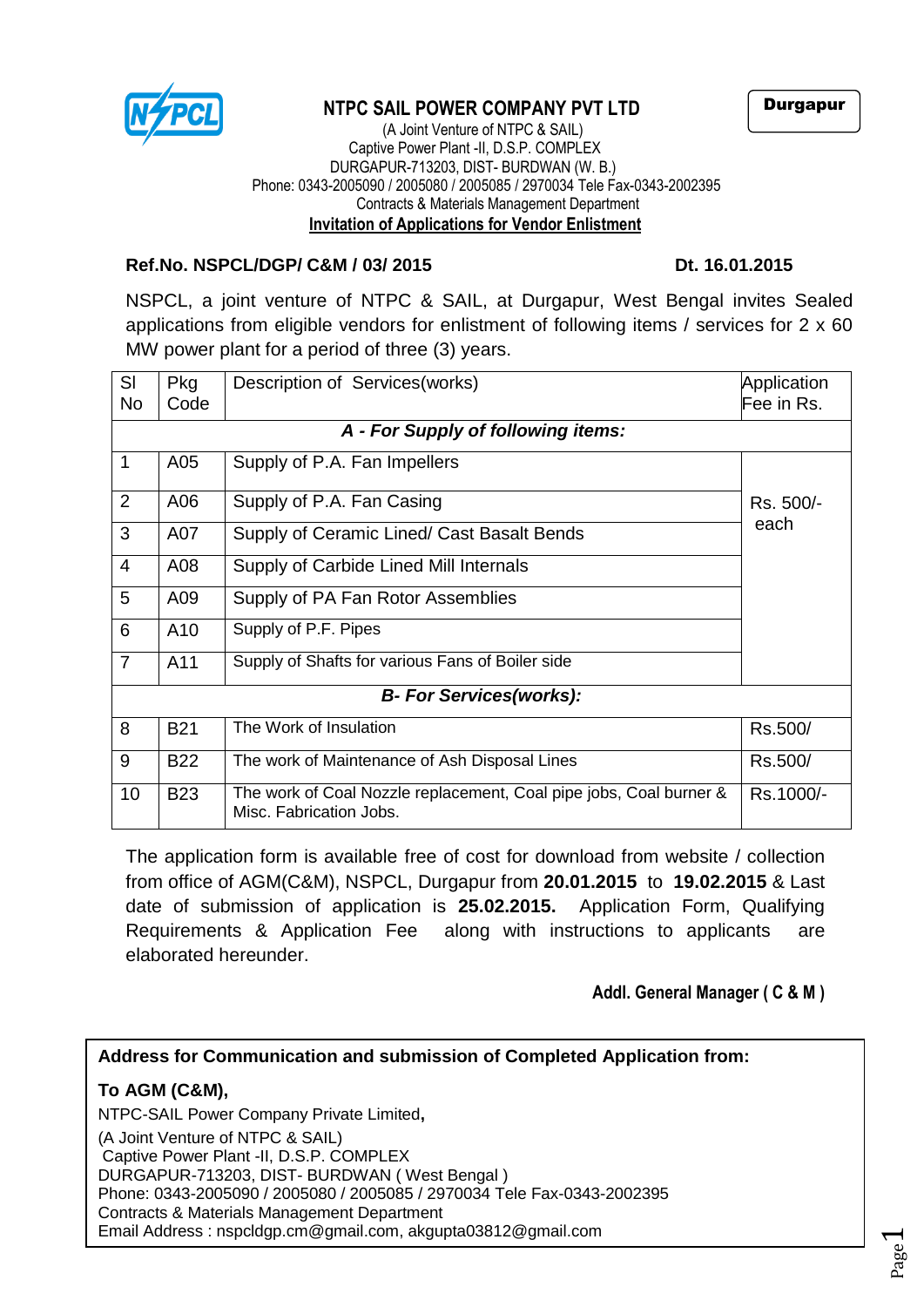- 1. **Application form:** The prescribed Application Form enclosed herewith should be furnished by all the applicants (both Supplier & Contractor) for the applicable/ relevant clauses.
- 2. **Application fee :** Application form to be submitted by the vendor alongwith non refundable application fee as specified against each item/ contract above in the form of a crossed account payee Demand Draft from a nationalized Bank/ scheduled Bank drawn in favour of 'NSPCL Durgapur'. No other mode of payment is acceptable.
	- 2.1 Applicants applying for multiple packages for supply cases (category A) need to pay application fee for each package separately.
	- 2.2 For contract cases (category B) Applicants applying for multiple packages need to pay only single application fee. However the single application fee should be the highest one of the group of packages for which application are submitted . (**Example** : If an applicant applies for both Pkg code B21 & Pkg code B23 single application fee of Rs. 1000/- need to be paid).
	- 2.3 All eligible NSIC / SSI / MSME units with proper certificates from the appropriate authority shall be exempted for payment of application fee. Bidders seeking exemption have to enclose a copy of valid Registration Certificate giving details of Stores, Monetary limit & Validity; failing which their application may not be considered.
- 3. **Qualifying Requirements (QR)** : 'QR' for each package has been mentioned separately. Applicants have to meet relevant QR of the package for which application is submitted. All necessary documents as mentioned in the each QR have to be submitted alongwith application.

#### **4. How to Apply :**

- a) Interested applicant should submit application form as prescribed duly filled in and signed alongwith covering letter in the letter head of the company.
- b) Application must accompany with necessary application fee (Non refundable) as instructed in detail.
- c) Applicants registered with NSIC / SSI / MSME must furnish copy of the valid certificate to avail exemption of application fee, as elaborated in 2.3 above.
- d) Applicant must meet qualifying requirements as specified for each package. All supporting documents as mentioned in the QR should be submitted alongwith application & Q.R. Format duly filled in details as enclosed.
- e) The application for vendor enlistment complete in all respect should be sent in a sealed envelope super-scribing " Application for vendor enlistment for (Pkg Code)\_\_\_\_\_\_\_, Name of Package \_\_\_\_\_\_
- f) The application should be addressed to AGM(C&M), NSPCL, CPP-II, DSP Complex, Durgapur-713203, West Bengal.

#### 5. **General Note:**

- a) Any information/data furnished by the Applicant found to be incorrect or false of misleading at any point of time would render him liable to be debarred from the Enlistment.
- b) NSPCL reserves the right to cross check and confirm the information /details furnished by the Applicant.
- c) Notwithstanding anything contained in this application for Enlistment, NSPCL reserves the right to accept or reject any application and annul the process and reject all applications at any time without any liability or any obligation for such acceptance, rejection or annulment without assigning any reasons
- d) NSPCL will process all future procurements / contracts through e-procurement / e-tender only. All the interested applicants should have required facility e.g. Digital Certificate (Class-III), Broadband/Internet Connection etc. for the same.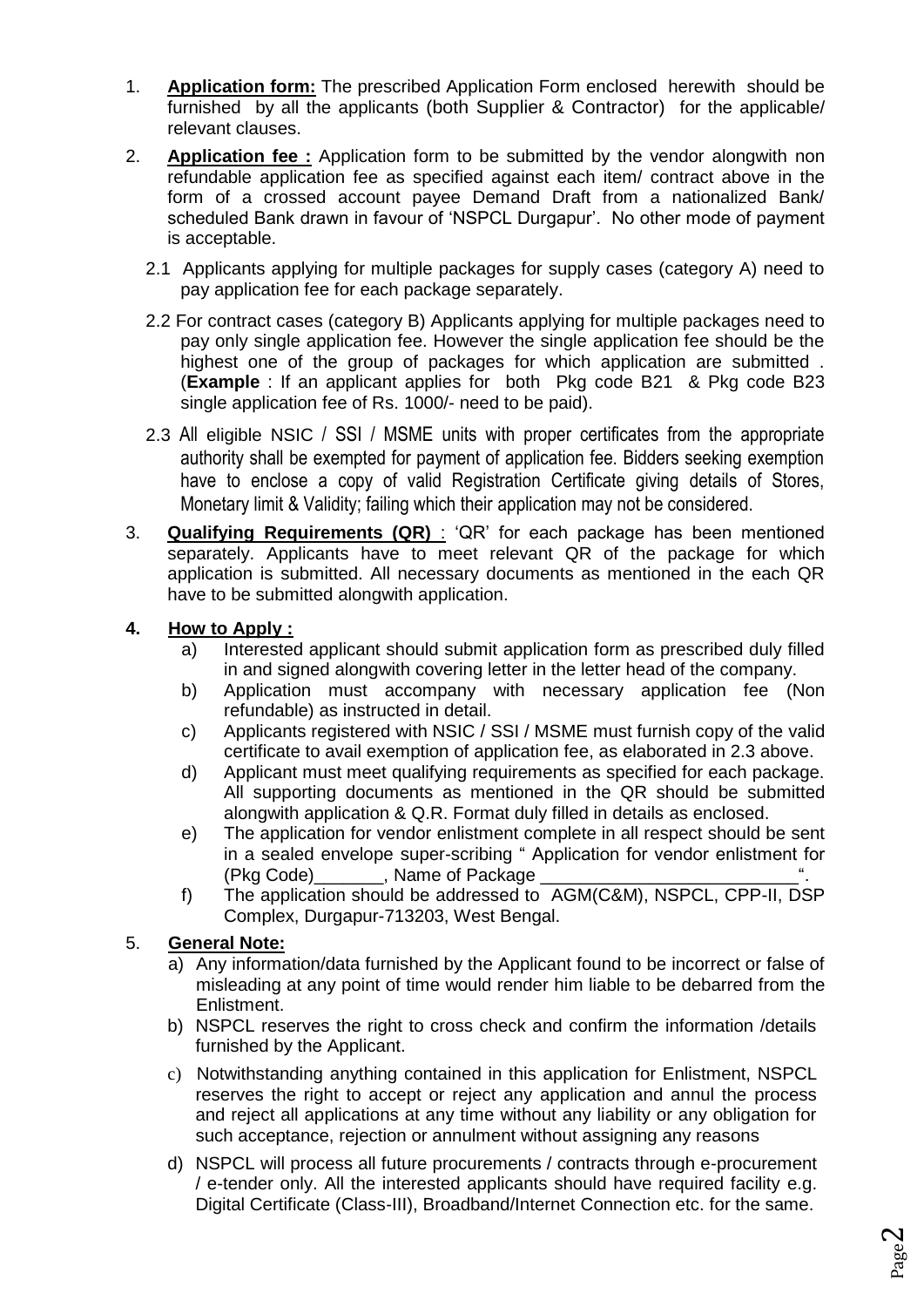|            | <b>Application Form for Enlistment of Suppliers / Contractors</b>     |                   |             |               |
|------------|-----------------------------------------------------------------------|-------------------|-------------|---------------|
| 1.0        | <b>GENERAL:</b>                                                       |                   |             |               |
| 1.1        | Name of the Organization                                              |                   |             |               |
|            | Full Address for correspondence :                                     |                   |             |               |
|            | Telephone & Fax No. etc.                                              |                   |             |               |
|            | Mobile No. of the Concerned Person(s)                                 |                   |             |               |
|            | Email address                                                         |                   |             |               |
| 1.2        | Website address                                                       |                   |             |               |
|            | i) Registered Office                                                  |                   |             |               |
|            | ii) Regional Offices                                                  |                   |             |               |
|            | Whether Registered with any other                                     | Deptt/            | Regn. No.   | Products      |
|            | Deptt./ Registration No. Category                                     | Organization      |             |               |
| 1.3<br>(a) | Govt. /Quasi Govt. Organization etc<br>(Preferably<br>Power<br>in     |                   |             |               |
|            | Sector/Industry).<br>Attach<br>attested                               |                   |             |               |
|            | copies of certificates                                                |                   |             |               |
| 1.3        | i) Whether the Industry is SSI/NSIC                                   | i)                | Yes/No      |               |
| (b)        | certified                                                             | ii)               | Yes/No      |               |
|            | ii) documentary evidence submitted                                    |                   |             |               |
|            | Organizational<br>set<br>of<br>up<br>the                              |                   |             |               |
|            | company in detail<br><b>Whether Company</b>                           |                   | Yes/No      |               |
| 1.4        | i)<br><b>Whether Partnership</b><br>ii)                               | I)<br>ii)         | Yes/No      |               |
|            | iii) Whether Individual                                               |                   | iii) Yes/No |               |
|            |                                                                       |                   |             |               |
|            | In case of companies, date, place of                                  | Enclosed: Yes/No  |             |               |
| 1.5        | Registration and certified copies of                                  |                   |             |               |
| (a)        | Memorandum of Association and                                         | Name of Directors |             | <b>Status</b> |
|            | Articles of Association<br>be<br>to<br>furnished                      |                   |             |               |
|            | Names, Addresses and particulars                                      |                   |             |               |
|            | of all the Directors should be                                        |                   |             |               |
|            | furnished                                                             |                   |             |               |
|            |                                                                       |                   |             |               |
|            |                                                                       |                   |             |               |
|            | In case of partnership firm the                                       | Name of Partner   |             | Address       |
|            | names of all the partners and their<br>addresses are to be furnished. |                   |             |               |
| 1.5        | Attested copies of Partnership deed                                   |                   |             |               |
| (b)        | to be attached. Original partnership                                  |                   |             |               |
|            | deed to be produced for Verification                                  |                   |             |               |
|            | on demand.                                                            |                   |             |               |
| 1.5        | In case of individual following may                                   |                   |             |               |
| (c)        | be furnished.                                                         |                   |             |               |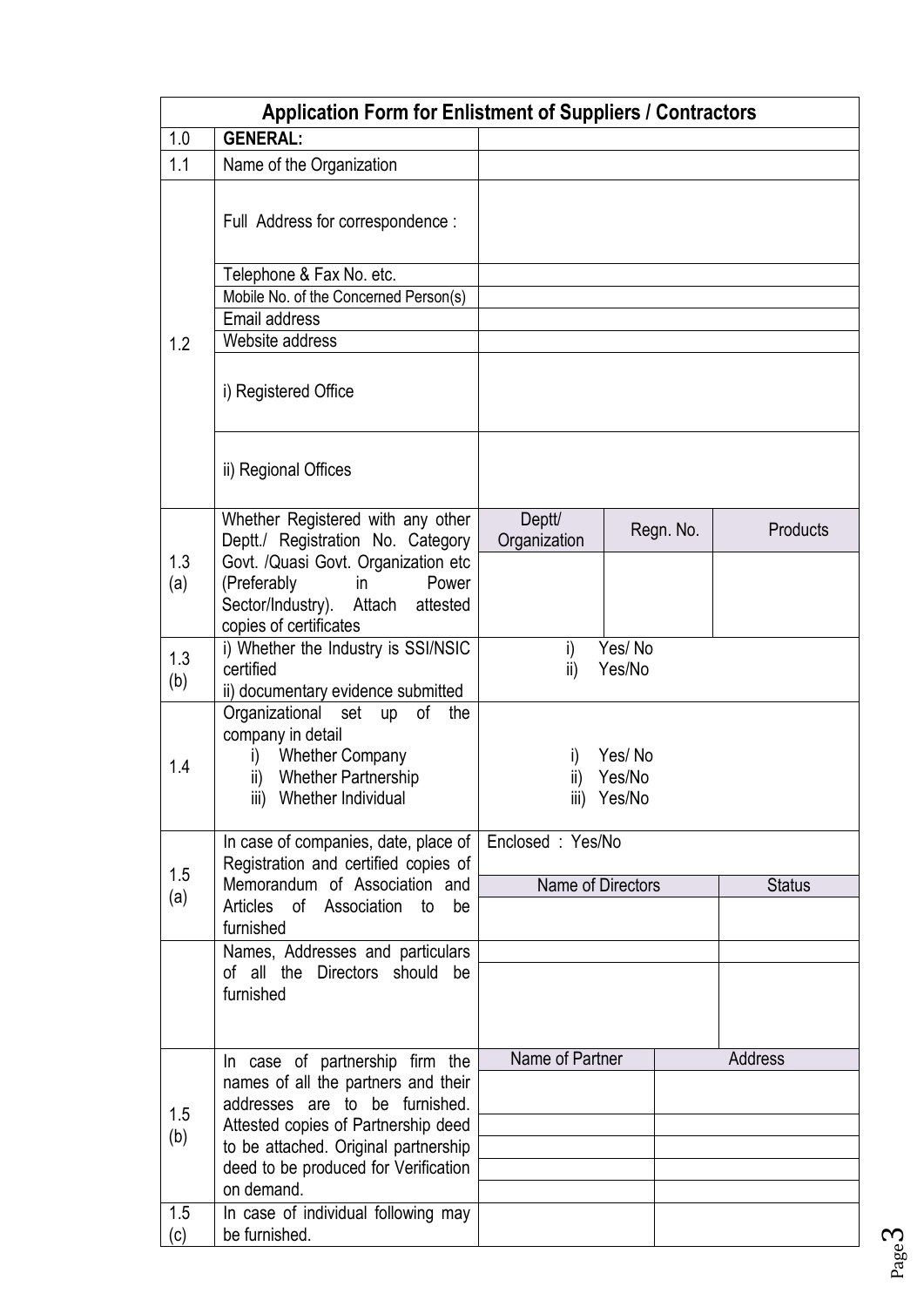|                | <b>Full Name</b>                                                        |                  |  |         |          |              |  |                           |  |
|----------------|-------------------------------------------------------------------------|------------------|--|---------|----------|--------------|--|---------------------------|--|
|                | <b>Address</b>                                                          |                  |  |         |          |              |  |                           |  |
|                |                                                                         |                  |  |         |          |              |  |                           |  |
|                | Place and nature of business                                            |                  |  |         |          |              |  |                           |  |
|                | Cell no, ph no, email address                                           |                  |  |         |          |              |  |                           |  |
| 1.6            | Name & address of allied concerns,                                      |                  |  |         |          |              |  |                           |  |
|                | if $any$ ).                                                             |                  |  |         |          |              |  |                           |  |
|                | Whether<br>already registered<br>or                                     | Yes / No         |  |         |          |              |  |                           |  |
|                | applied for registration in any other                                   |                  |  |         |          |              |  |                           |  |
| 1.7            | station of NSPCL or applied for                                         | If Yes, details: |  |         |          |              |  |                           |  |
|                | registration in any other name either                                   |                  |  |         |          |              |  |                           |  |
|                | in individual or partnership                                            |                  |  |         |          |              |  |                           |  |
|                | A solvency certificate granted by a                                     |                  |  |         |          |              |  |                           |  |
|                | 1 <sup>st</sup> Class Magistrate or a certificate                       |                  |  |         |          |              |  |                           |  |
| 1.8            | of the banker about turnover of                                         | Enclosed         |  |         | - Yes/No |              |  |                           |  |
| (a)            | transaction and financial capacity,                                     |                  |  |         |          |              |  |                           |  |
|                | original to be produced on demand                                       |                  |  |         |          |              |  |                           |  |
|                | (one copy must be enclosed)<br>Balance sheet of the firm<br>for         |                  |  |         |          |              |  |                           |  |
| 1.8            | previous THREE financial<br>year                                        |                  |  |         |          |              |  |                           |  |
| (b)            | attested by a Chartered Accountant                                      | Enclosed         |  |         | - Yes/No |              |  |                           |  |
|                | (to be enclosed)                                                        |                  |  |         |          |              |  |                           |  |
|                | Please give following along with                                        |                  |  |         |          |              |  |                           |  |
| 1.9            | copy of certificate / registration                                      |                  |  |         |          |              |  |                           |  |
| $\mathbf{1}$   | PAN <sub>No</sub>                                                       |                  |  |         |          |              |  |                           |  |
| $\overline{2}$ | <b>Central Sales Tax No</b>                                             |                  |  |         |          |              |  |                           |  |
| $\overline{3}$ | State Sales Tax No                                                      |                  |  |         |          |              |  |                           |  |
| $\overline{4}$ | PF No                                                                   |                  |  |         |          |              |  |                           |  |
| $\overline{5}$ | <b>ESIC Registration No</b>                                             |                  |  |         |          |              |  |                           |  |
| 6              | Service Tax Registration No                                             |                  |  |         |          |              |  |                           |  |
|                | Details of relatives employed in                                        |                  |  |         |          |              |  |                           |  |
| 1.10           | NSPCL giving full particulars i.e.<br>designation<br>and<br>the<br>name |                  |  |         |          |              |  |                           |  |
|                | department unit in which working                                        |                  |  |         |          |              |  |                           |  |
|                | Expansion plan, if any'                                                 |                  |  |         |          |              |  |                           |  |
| 1.11           |                                                                         |                  |  |         |          |              |  |                           |  |
|                | Brief history of labor Relations in the                                 |                  |  |         |          |              |  |                           |  |
| 1.12           | establishment in last one year.                                         |                  |  |         |          |              |  |                           |  |
|                | Specify strikes, lockouts, tool-down                                    |                  |  |         |          |              |  |                           |  |
|                | etc.                                                                    |                  |  |         |          |              |  |                           |  |
|                | Any other particulars/ merits in                                        |                  |  |         |          |              |  |                           |  |
| 1.13           | favour                                                                  |                  |  |         |          |              |  |                           |  |
|                | Whether, Micro, Small or Medium                                         |                  |  |         |          |              |  |                           |  |
| 1.14           | Industry as per MSMED Act '2006                                         | <b>MICRO</b>     |  |         |          | <b>SMALL</b> |  | <b>MEDIUM</b>             |  |
| 2.0            | <b>TECHNICAL</b>                                                        |                  |  |         |          |              |  |                           |  |
|                |                                                                         | SI <sub>No</sub> |  | Package |          |              |  |                           |  |
|                | Package Code (Pkg Code) of Item                                         |                  |  | Code    |          |              |  | Package Name/ Description |  |
|                | for which Registration is sought                                        | 1.               |  |         |          |              |  |                           |  |
| 2.1            | (please mention the category as                                         |                  |  |         |          |              |  |                           |  |
|                | specified<br>Notice/<br>in<br>the                                       | 2.               |  |         |          |              |  |                           |  |
|                | Advertisement)                                                          |                  |  |         |          |              |  |                           |  |
|                |                                                                         | $\overline{3}$ . |  |         |          |              |  |                           |  |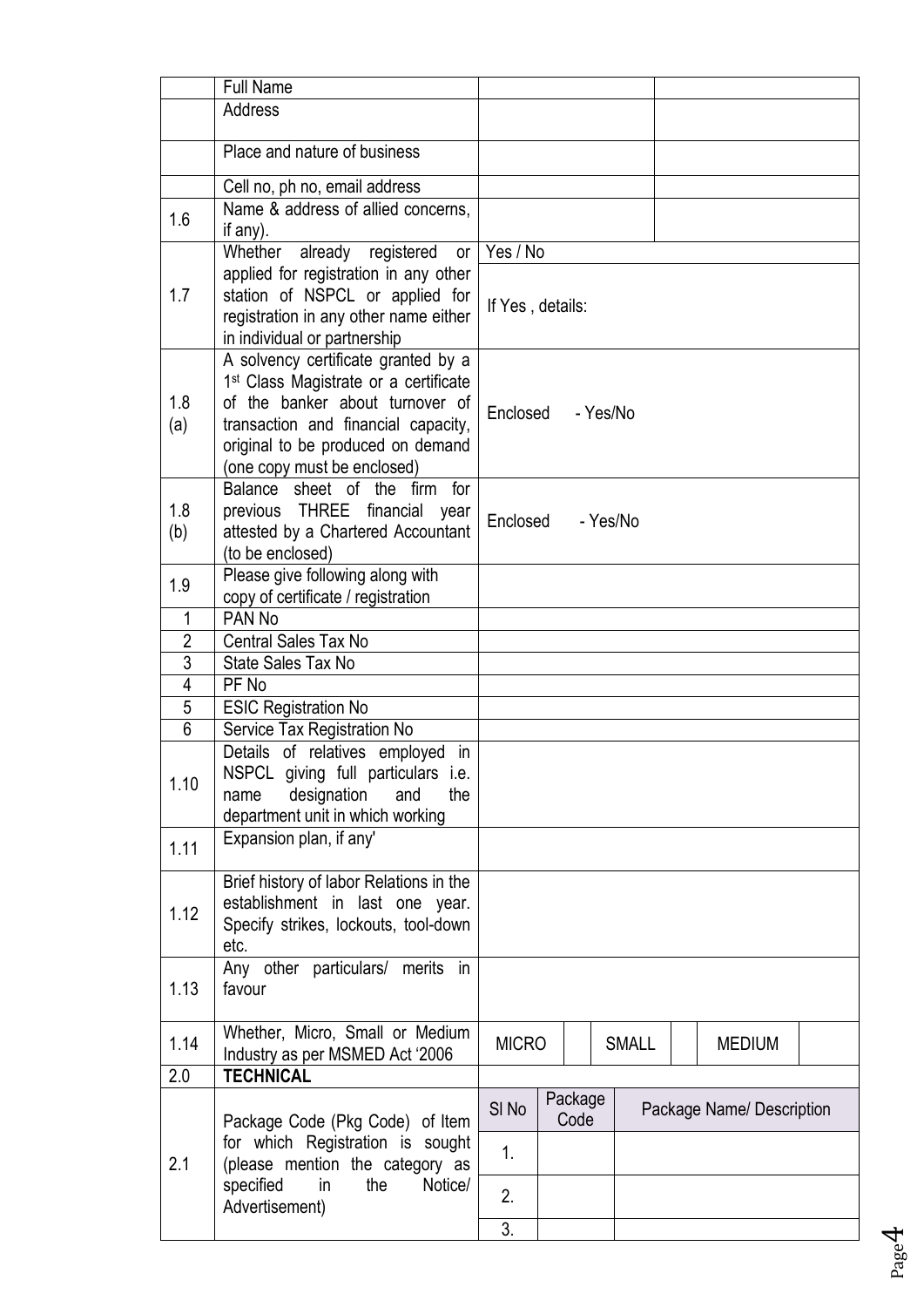| 2.2              | If already worked as a supplier/<br>Contractor<br>(give the<br>details)   | following                 |                          |                                   |                  |          |            |
|------------------|---------------------------------------------------------------------------|---------------------------|--------------------------|-----------------------------------|------------------|----------|------------|
| SI <sub>No</sub> | Name of the Power Station<br>Deptt                                        | Items Supplies/ Nature of | Work executed            |                                   | Value            | Year     |            |
| 1.               |                                                                           |                           |                          |                                   |                  |          |            |
| 2.               |                                                                           |                           |                          |                                   |                  |          |            |
| 3.               |                                                                           |                           |                          |                                   |                  |          |            |
| 4.               |                                                                           |                           |                          |                                   |                  |          |            |
| 5.               |                                                                           |                           |                          |                                   |                  |          |            |
| 2.3              | machinery available<br>List<br>or<br>manufacturing (if manufacturer)      | for                       |                          |                                   |                  |          |            |
| $SI$ No          | Name of the machinery                                                     | Size / Specification      |                          |                                   | Nos.             |          |            |
| 1.               |                                                                           |                           |                          |                                   |                  |          |            |
| 2.               |                                                                           |                           |                          |                                   |                  |          |            |
| 2.4              | If stockist/ dealer, mention details as<br>under                          |                           |                          |                                   |                  |          |            |
| SI <sub>No</sub> | Products                                                                  |                           |                          | Manufacturer<br>Dealership Ref.No |                  |          | Date       |
| 1.               |                                                                           |                           |                          |                                   |                  |          |            |
| 2.               |                                                                           |                           |                          |                                   |                  |          |            |
| 2.5              | Details of Testing facilities available                                   |                           |                          |                                   |                  |          |            |
| SI <sub>No</sub> | <b>Testing Machine</b>                                                    |                           | Specifications           |                                   | Year of Purchase |          | <b>Nos</b> |
| 1.               |                                                                           |                           |                          |                                   |                  |          |            |
| 2.               |                                                                           |                           |                          |                                   |                  |          |            |
| 2.6              | If approved by reputed inspecting<br>agencies, please give details        |                           |                          |                                   |                  |          |            |
| SI <sub>No</sub> | Inspecting Agency                                                         |                           | <b>Material Supplied</b> |                                   |                  | Customer | Year       |
| 1.               | Lloyds                                                                    |                           |                          |                                   |                  |          |            |
| 2.               | Engineers India Ltd                                                       |                           |                          |                                   |                  |          |            |
| 3.               | <b>NIQA</b>                                                               |                           |                          |                                   |                  |          |            |
| 4.               | Others                                                                    |                           |                          |                                   |                  |          |            |
| 2.7              | Transport arrangement Available for<br>effecting door delivery            |                           |                          |                                   |                  |          |            |
| 2.8              | Facilities / nearest branches from<br>where after sales service provided. |                           |                          |                                   |                  |          |            |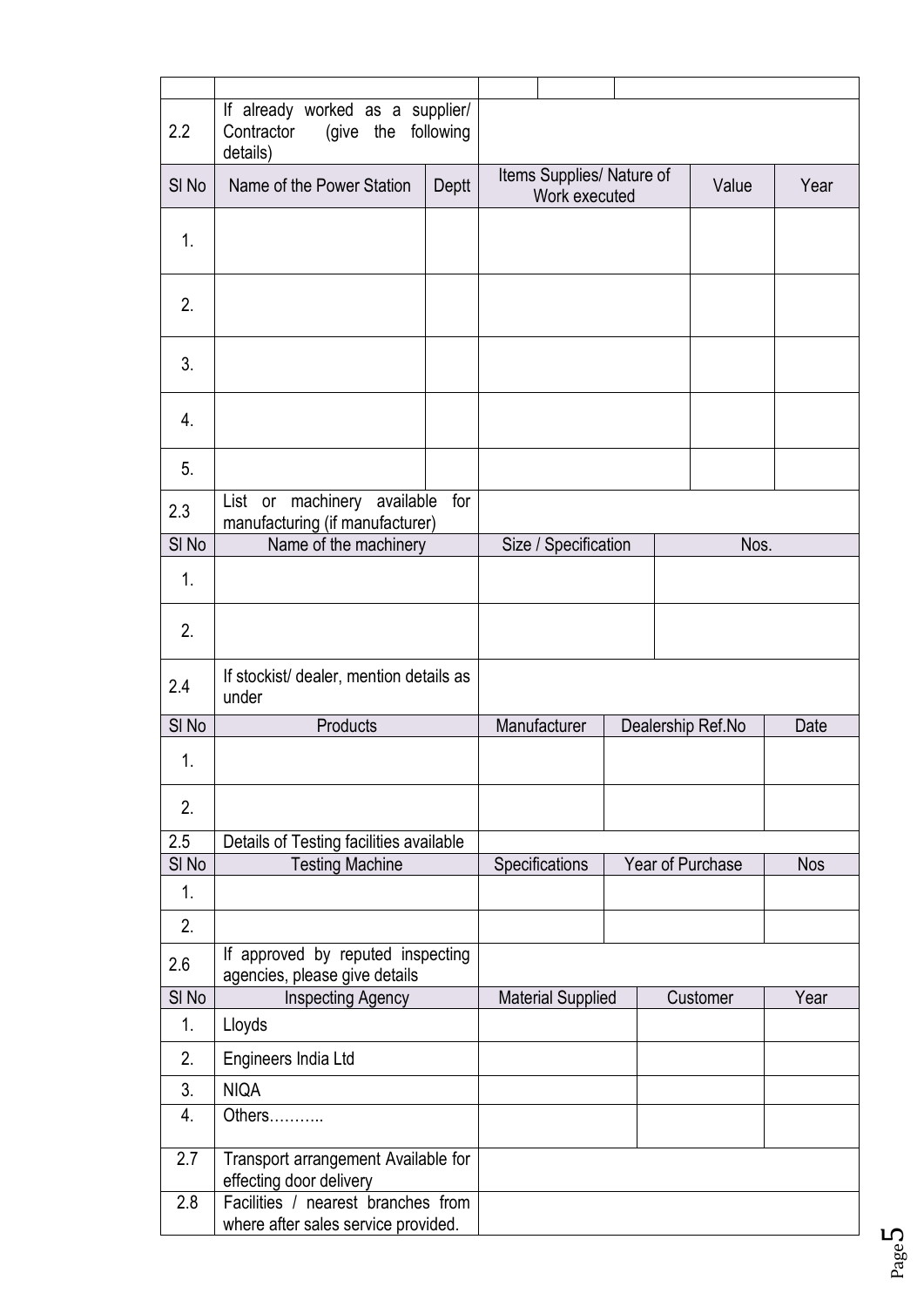| 2.9                                                                 | List of Machinery Available                                                                                                       |                    |           | Name of the<br>Machinery |  |           | Size                        |                        | Specification No |             |  |  |
|---------------------------------------------------------------------|-----------------------------------------------------------------------------------------------------------------------------------|--------------------|-----------|--------------------------|--|-----------|-----------------------------|------------------------|------------------|-------------|--|--|
|                                                                     |                                                                                                                                   |                    |           |                          |  |           |                             |                        |                  |             |  |  |
|                                                                     |                                                                                                                                   |                    |           |                          |  |           |                             |                        |                  |             |  |  |
|                                                                     |                                                                                                                                   |                    |           |                          |  |           |                             |                        |                  |             |  |  |
|                                                                     |                                                                                                                                   |                    |           |                          |  |           |                             |                        |                  |             |  |  |
|                                                                     | <b>List of Technical Personnel</b>                                                                                                |                    | SI        | Name                     |  |           | Qualification<br>Experience |                        |                  |             |  |  |
|                                                                     |                                                                                                                                   |                    |           |                          |  |           |                             |                        |                  |             |  |  |
| 2.10                                                                |                                                                                                                                   |                    |           |                          |  |           |                             |                        |                  |             |  |  |
|                                                                     |                                                                                                                                   |                    |           |                          |  |           |                             |                        |                  |             |  |  |
|                                                                     |                                                                                                                                   |                    |           |                          |  |           |                             |                        |                  |             |  |  |
| 2.11                                                                | Mention any other relevant details                                                                                                |                    |           |                          |  |           |                             |                        |                  |             |  |  |
| 2.12                                                                | Enclose                                                                                                                           | Must Two<br>Copies | Of        | No. of                   |  |           |                             |                        |                  |             |  |  |
|                                                                     | Catalogues/                                                                                                                       |                    | Pamphlets | products                 |  |           |                             | No. of catalogues sent |                  |             |  |  |
|                                                                     | Specification Sheets Of Products                                                                                                  |                    |           |                          |  |           |                             |                        |                  |             |  |  |
|                                                                     | Manufactured/ Marketed by You                                                                                                     |                    |           |                          |  |           |                             |                        |                  |             |  |  |
| 2.13                                                                | Vendors                                                                                                                           | Bank A/C, No.      |           | A/C                      |  | A/C. Name | <b>Banker</b><br>Name       |                        |                  | <b>MICR</b> |  |  |
|                                                                     | <b>Bank Details</b>                                                                                                               |                    |           | type                     |  |           |                             |                        |                  | Code        |  |  |
|                                                                     |                                                                                                                                   |                    |           |                          |  |           |                             |                        |                  |             |  |  |
|                                                                     |                                                                                                                                   |                    |           |                          |  |           |                             |                        |                  |             |  |  |
| 2.14<br>1                                                           | List of enclosures                                                                                                                |                    |           | Yes / No                 |  |           |                             |                        |                  |             |  |  |
| $\overline{2}$                                                      | Banker's Certificate / Solvency Certificate<br>PAN Card                                                                           | Yes / No           |           |                          |  |           |                             |                        |                  |             |  |  |
| $\overline{3}$                                                      | Central Sales Tax Registration Certificate                                                                                        | Yes / No           |           |                          |  |           |                             |                        |                  |             |  |  |
| 4                                                                   | State Sales Tax Registration Certificate                                                                                          | Yes / No           |           |                          |  |           |                             |                        |                  |             |  |  |
| $\overline{5}$                                                      | Service Tax Registration                                                                                                          | Yes / No           |           |                          |  |           |                             |                        |                  |             |  |  |
| 6                                                                   | <b>List Important Customers</b>                                                                                                   |                    |           | Yes / No                 |  |           |                             |                        |                  |             |  |  |
| $\overline{7}$                                                      | Performance Certificate from important                                                                                            |                    |           | Yes / No                 |  |           |                             |                        |                  |             |  |  |
|                                                                     | customers                                                                                                                         |                    |           |                          |  |           |                             |                        |                  |             |  |  |
| 8                                                                   | Balance Sheet for three FYs                                                                                                       |                    |           | Yes / No<br>Yes / No     |  |           |                             |                        |                  |             |  |  |
| 9                                                                   | PF No                                                                                                                             |                    |           |                          |  |           |                             |                        |                  |             |  |  |
| 10                                                                  | <b>ESIC Registration No</b>                                                                                                       |                    |           | Yes / No                 |  |           |                             |                        |                  |             |  |  |
| 11                                                                  | Service Tax Registration No.<br>I certify that all the information and data furnished by me in this application form are true and |                    |           | Yes / No                 |  |           |                             |                        |                  |             |  |  |
|                                                                     | complete to the best of my knowledge.                                                                                             |                    |           |                          |  |           |                             |                        |                  |             |  |  |
|                                                                     | Signature of the Authorized                                                                                                       |                    |           |                          |  |           |                             |                        |                  |             |  |  |
|                                                                     | Person of Applicant                                                                                                               |                    |           |                          |  |           |                             |                        |                  |             |  |  |
|                                                                     |                                                                                                                                   | Name               |           |                          |  |           |                             |                        |                  |             |  |  |
|                                                                     |                                                                                                                                   |                    |           |                          |  |           |                             |                        |                  |             |  |  |
| Designation                                                         |                                                                                                                                   |                    |           |                          |  |           |                             |                        |                  |             |  |  |
| Seal/ Stamp                                                         |                                                                                                                                   |                    |           |                          |  |           |                             |                        |                  |             |  |  |
|                                                                     |                                                                                                                                   |                    |           |                          |  |           |                             |                        |                  |             |  |  |
| Phone, Cell no                                                      |                                                                                                                                   |                    |           |                          |  |           |                             |                        |                  |             |  |  |
|                                                                     | Email address                                                                                                                     |                    |           |                          |  |           |                             |                        |                  |             |  |  |
| Note:                                                               |                                                                                                                                   |                    |           |                          |  |           |                             |                        |                  |             |  |  |
| 1<br>A separate sheet may be attached to any column where necessary |                                                                                                                                   |                    |           |                          |  |           |                             |                        |                  |             |  |  |
| $\overline{2}$<br>Please indicate your priorities for registration  |                                                                                                                                   |                    |           |                          |  |           |                             |                        |                  |             |  |  |
| $\overline{3}$                                                      | Incomplete applications will not be considered                                                                                    |                    |           |                          |  |           |                             |                        |                  |             |  |  |
| 4                                                                   | Vendor need not to correspond on the subject; they shall be informed as soon as enlistment is finalized                           |                    |           |                          |  |           |                             |                        |                  |             |  |  |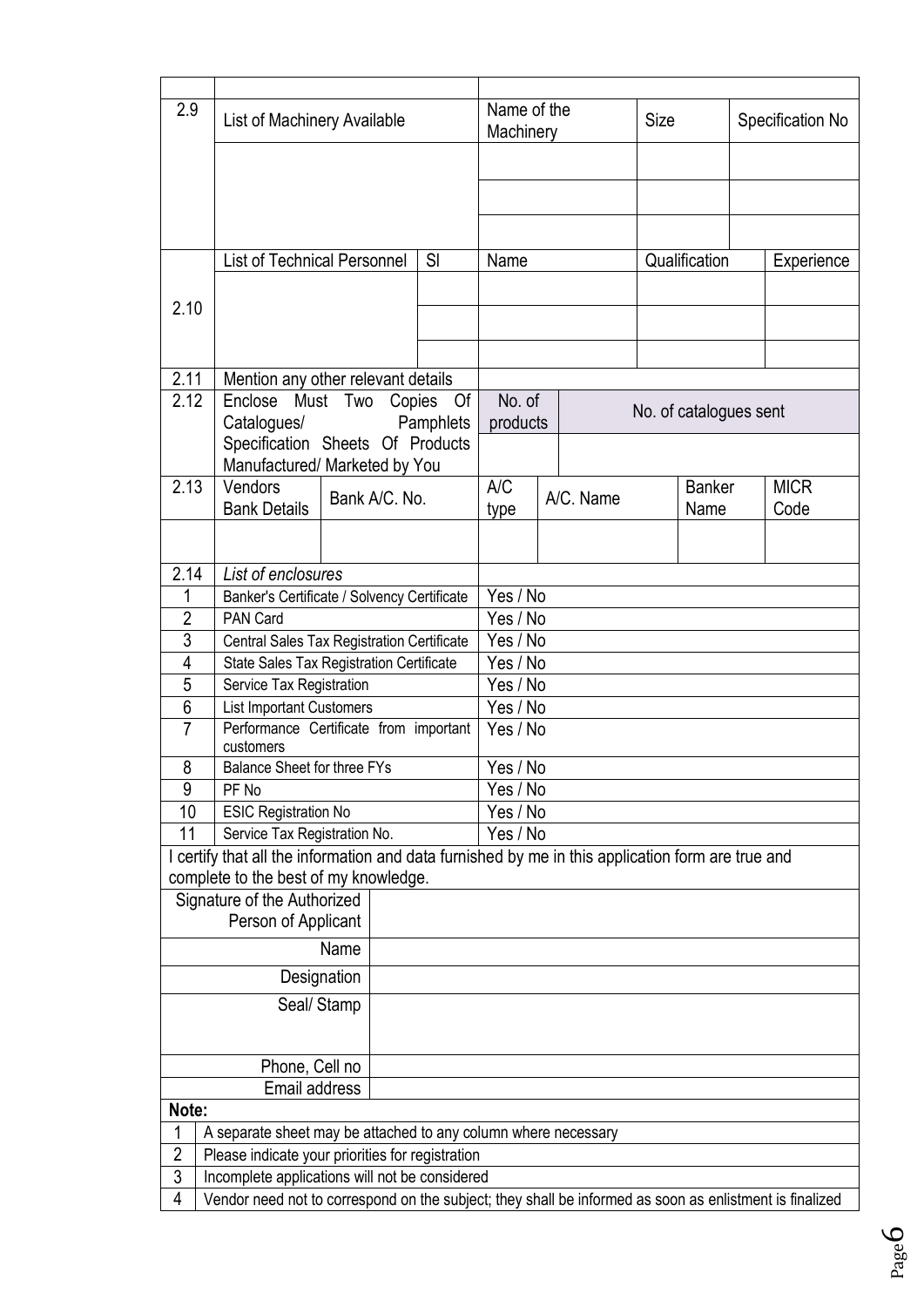## QR for vendor registration regarding **Supply of P.A. Fan Impellers** for NSPCL Durgapur

# **Package code- A05**

The Vendor should meet the Qualifying Requirements (QR) stipulated hereunder along with the notes.

- 1.0 The Agency must have manufactured and Supplied atleast 02 (Two) nos. Of Impellers for Fans of Motor capacity of 400 KW or more,
- 2.0 The Average Annual Turnover of the Agency, in the preceding 3 (three) financial years shall not be less than Rs. 60 Lacs.
- 3.0 The Agency must have the experience in successfully executing Similar Work / supply Order, during last 7 (Seven) years reckoned from the date of Bid opening, as per the following-
- (a) One similar executed Order value of not less than Rs. 16 Lacs OR
- (b) Two Similar executed Order value of not less than Rs. 10 Lacs, each. OR
	- (c) Three Similar executed Order value of not less than Rs. 8 Lacs, each.

Notes:-

- I) Similar Work / Supply Order means Order containing atleast one item as Ïmpeller for Fans"".
- II) For QR No. 1.0, the agency has to submit Order copies, containing the item named as **Impeller for Fan(s**)" alongwith documents confirming execution of order. The Motor rating should be mentioned in any of the following document(s) –
	- (a)In the Order itself against which the supply has been made
	- (b)In Drawing against which supply was made. Co-relation between the Documents must be established.
	- (c) Certified by the Purchaser/ Owner that Impeller to be used in Fans of Motor capacity of 400 KW or above, against the Order.
- III) For QR No. 2.0, the agency has to submit the Audited Balance Sheets and Profit & Loss A/c for the specified period. In case, where audited result for the last FY is not available, certificate of Financial Statement from a practicing Chartered Accountant shall also be considered acceptable. Other Income shall not be considered for arriving at Annual Turnover.
- IV) For QR No. 3.0, the agency has to submit documentary evidence of execution of order along with order copies.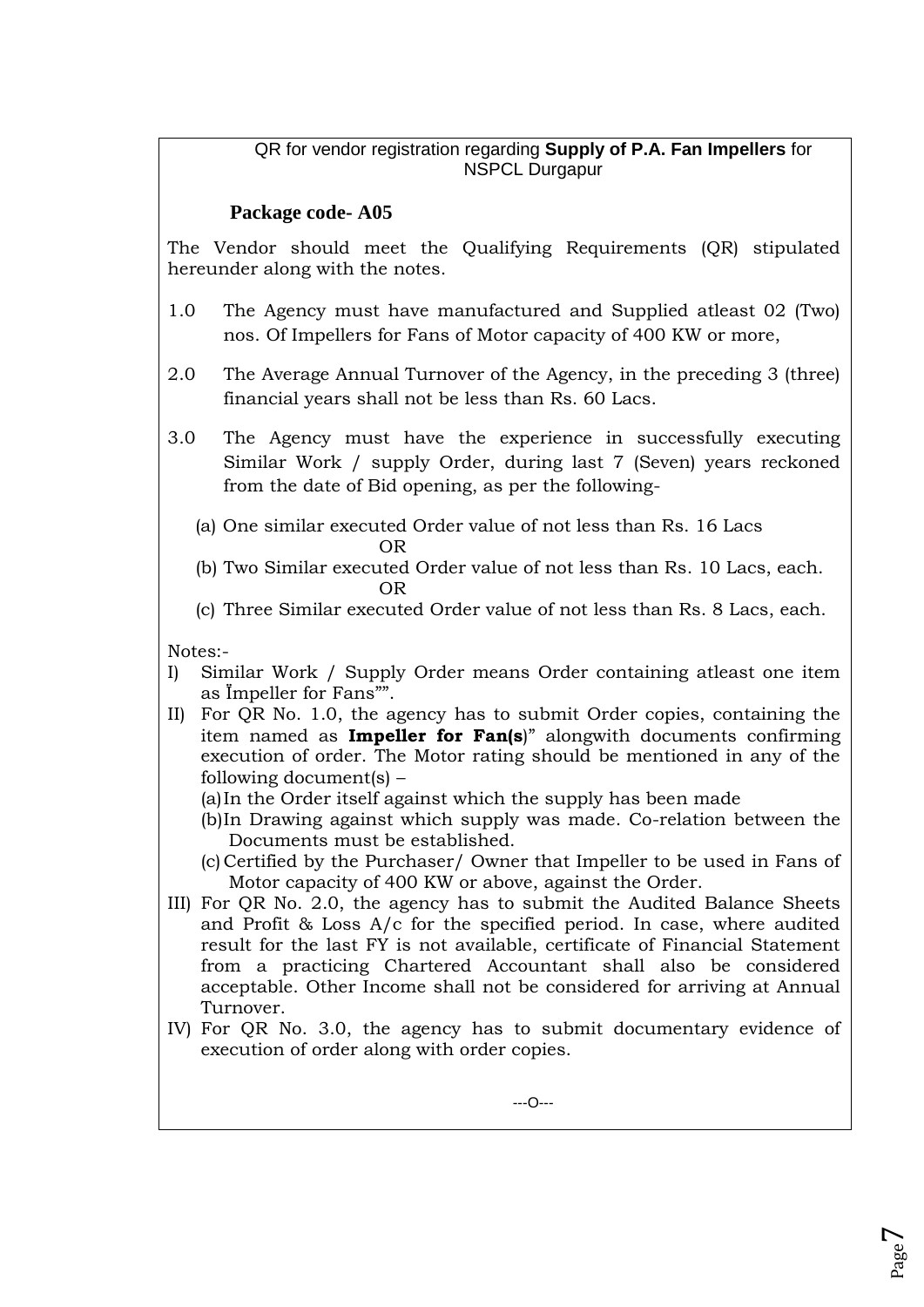## QR for vendor registration regarding **Supply of P.A. Fan Casing** for NSPCL Durgapur

# **Package Code- A06**

The Vendor should meet the Qualifying Requirements (QR) stipulated hereunder alongwith the notes.

- 1.0 The Agency must have manufactured and Supplied atleast 02 (Two) nos. Of Casings for Fans of Motor capacity of 400 KW or more,
- 2.0 The Average Annual Turnover of the Agency, in the preceding 3 (three) financial years shall not be less than Rs. 45 Lacs.
- 3.0 The Agency must have the experience in successfully executing Similar Work / supply Order, during last 7 (Seven) years reckoned from the date of Bid opening, as per the following-
- (a) One similar executed Order value of not less than Rs. 12 Lacs **OR** STREET IN THE STREET IS NOT THE STREET IN THE STREET IS NOT THE STREET IN THE STREET IS NOT THE STREET IN THE STREET IS NOT THE STREET IN THE STREET IS NOT THE STREET IN THE STREET IS NOT THE STREET IN THE STREET IS N
- (b) Two Similar executed Order value of not less than Rs. 7.5 Lacs, each. OR
	- (c) Three Similar executed Order value of not less than Rs. 6 Lacs, each.

Notes:-

- I) Similar Work / Supply Order means Order containing atleast one item as Casing for Fans".
- II) For QR No. 1.0, the agency has to submit Order copies, containing the item named as **Casing for Fan(s**)" alongwith documents confirming execution of order. The Motor rating should be mentioned in any of the following document(s) –
- (a)In the Order itself against which the supply has been made
- (b)In Drawing against which supply was made. Co-relation between the Documents must be established.
- (c) Certified by the Purchaser/ Owner that Casings to be used in Fans of Motor capacity of 400 KW or above, against the Order.
- (III) For QR No. 2.0, the agency has to submit the Audited Balance Sheets and Profit & Loss A/c for the specified period. In case, where audited result for the last FY is not available, certificate of Financial Statement from a practicing Chartered Accountant shall also be considered acceptable. Other Income shall not be considered for arriving at Annual Turnover.
- (IV) For QR No. 3.0, the agency has to submit documentary evidence of execution of order alongwith order copies.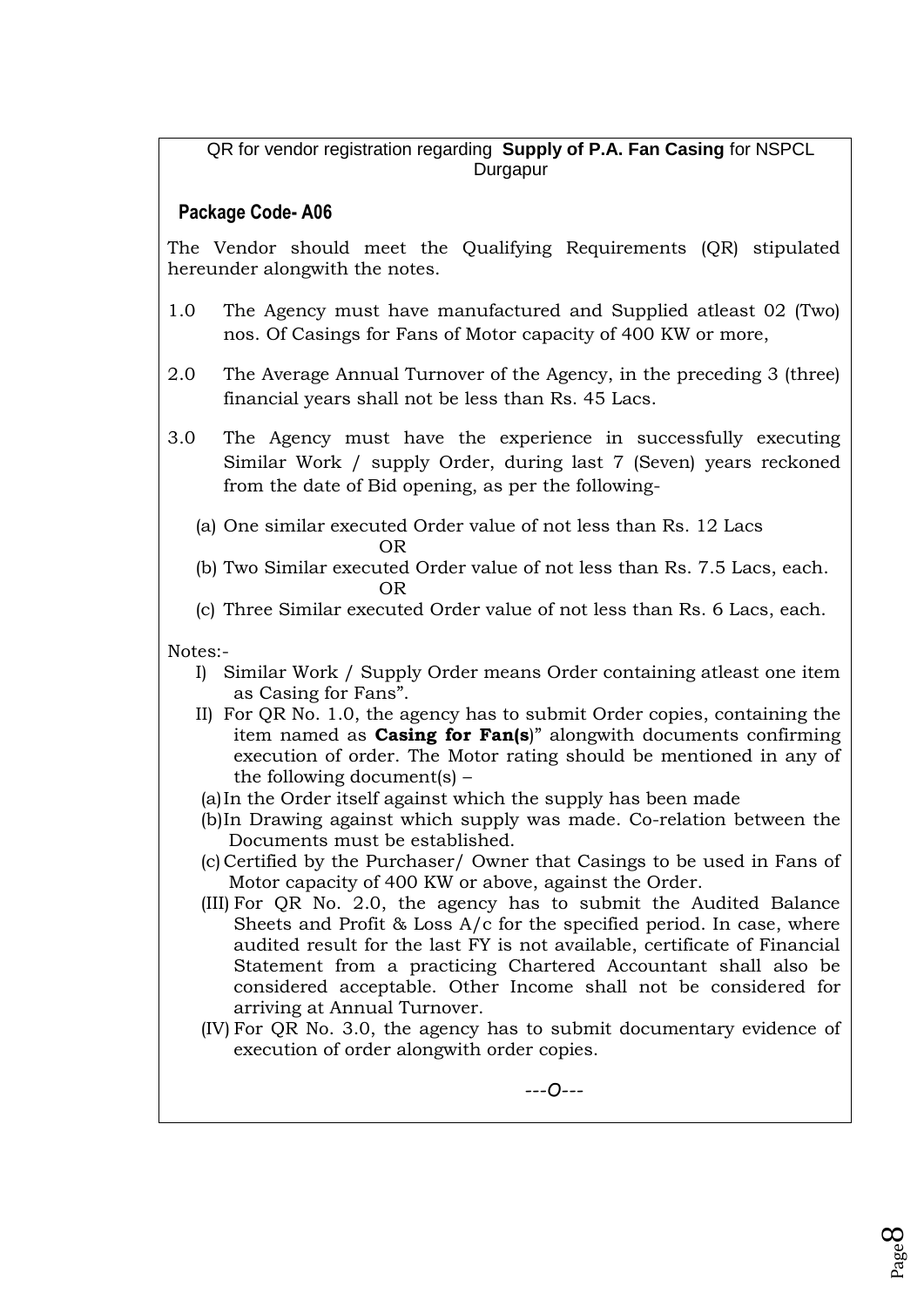QR for vendor registration regarding **Supply of Ceramic Lined/ Cast Basalt Bends** for NSPCL Durgapur

## **Package code – A07**

The Vendor should meet the Qualifying Requirements (QR) stipulated hereunder alongwith the notes.

- 1.0 The Agency must have Manufactured & Supplied atleast 10 (Ten) nos. Of either Cast Basalt Bends or Ceramic Lined Bends of Size 250 mm and above.
- 2.0 The Average Annual Turnover of the Agency, in the preceding 3 (three) financial years shall not be less than Rs. 60 Lacs.
- 3.0 The Agency must have the experience in successfully executing Similar Work / supply Order, during last 7 (Seven) years reckoned from the date of Bid opening, as per the following-
- (a) One similar executed Order value of not less than Rs. 16 Lacs OR
	- (b) Two Similar executed Order value of not less than Rs. 10 Lacs, each.
- **OR** STREET IN THE STREET IS NOT THE STREET IN THE STREET IS NOT THE STREET IN THE STREET IS NOT THE STREET IN THE STREET IS NOT THE STREET IN THE STREET IS NOT THE STREET IN THE STREET IS NOT THE STREET IN THE STREET IS N (c) Three Similar executed Order value of not less than Rs. 8 Lacs, each.

Notes:-

- I) Similar Work / Supply Order means Order containing atleast one item as Cast Basalt Bend or Ceramic Lined Bend, of Size 250 mm or more".
- II) For QR No. 1.0, the agency has to submit Order copies, containing the item **Cast Basalt Bend or Ceramic Lined Bend, of Size 250 mm or more**" alongwith documents confirming execution of order.
- III) For QR No. 2.0, the agency has to submit the Audited Balance Sheets and Profit  $\&$  Loss A/c for the specified period. In case, where audited result for the last FY is not available, certificate of Financial Statement from a practicing Chartered Accountant shall also be considered acceptable. Other Income shall not be considered for arriving at Annual Turnover.
- IV) For QR No. 3.0, the agency has to submit documentary evidence of execution of order alongwith order copies.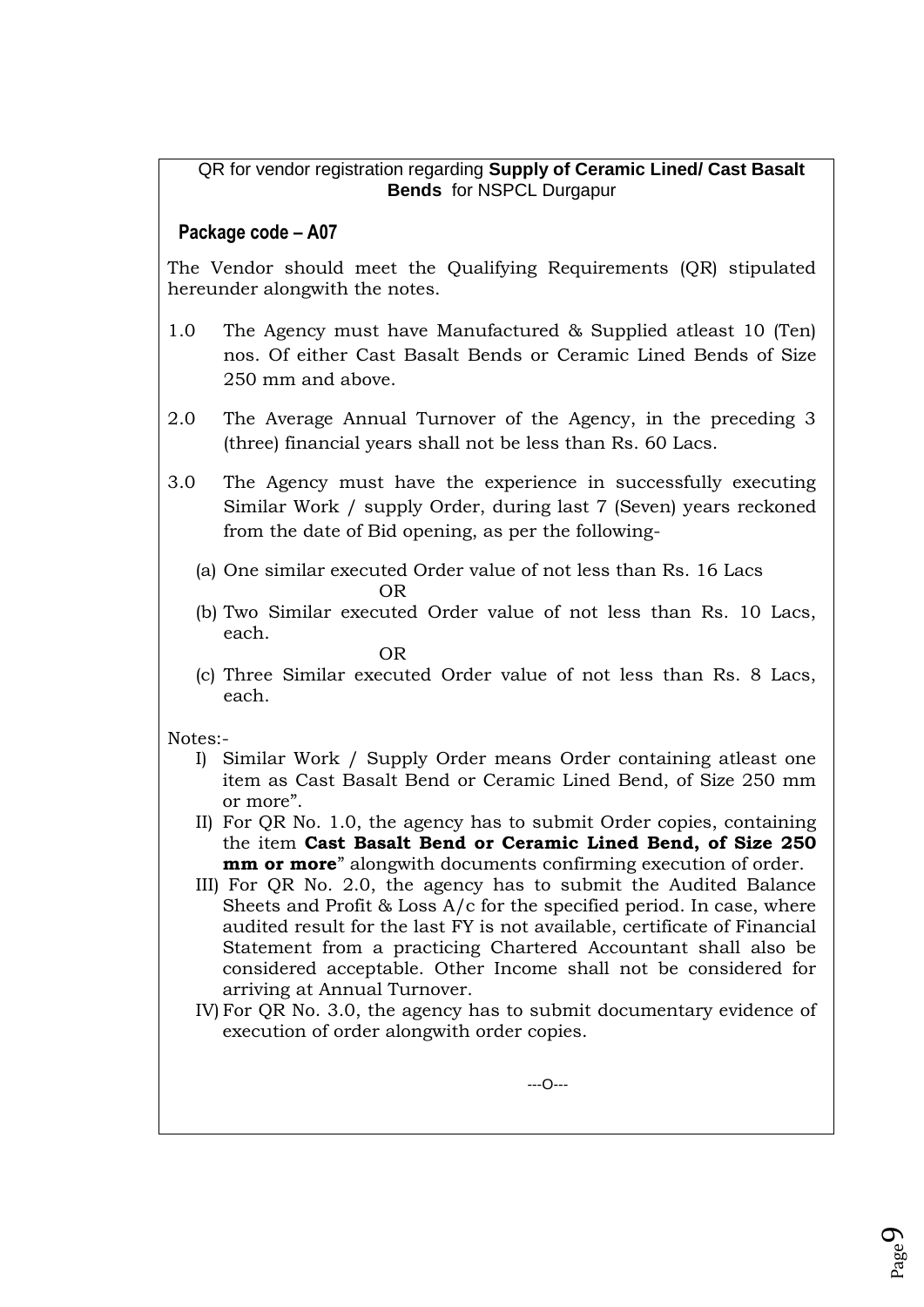QR for vendor registration regarding **Supply of Carbide Lined Mill Internals** for NSPCL Durgapur

# **Package code – A08**

The Vendor should meet the Qualifying Requirements (QR) stipulated hereunder alongwith the notes.

- 1.0 The Agency must have Manufactured & Supplied atleast 02 (Two) items (either same or different) of Carbide Lined Coal Mill Internals to a Power Plant of 60 MW capacity or more.
- 2.0 The Average Annual Turnover of the Agency, in the preceding 3 (three) financial years shall not be less than Rs. 60 Lacs.
- 3.0 The Agency must have the experience in successfully executing Similar Work / supply Order, during last 7 (Seven) years reckoned from the date of Bid opening, as per the following-
- (a) One similar executed Order value of not less than Rs. 16 Lacs OR
- (b) Two Similar executed Order value of not less than Rs. 10 Lacs, each. OR
	- (c) Three Similar executed Order value of not less than Rs. 8 Lacs, each.

Notes:-

- I) Similar Work / Supply Order means Order containing atleast one item as **Carbide Lined Coal Mill Internal for Thermal Power Plant**".
- II) For QR No. 1.0, the agency has to submit Order copies, containing the item **Carbide Lined Coal Mill Internal for Thermal Power Plant**" alongwith documents confirming execution of order.
- III) For QR No. 2.0, the agency has to submit the Audited Balance Sheets and Profit & Loss A/c for the specified period. In case, where audited result for the last FY is not available, certificate of Financial Statement from a practicing Chartered Accountant shall also be considered acceptable. Other Income shall not be considered for arriving at Annual Turnover.
- IV) For QR No. 3.0, the agency has to submit documentary evidence of execution of order alongwith order copies.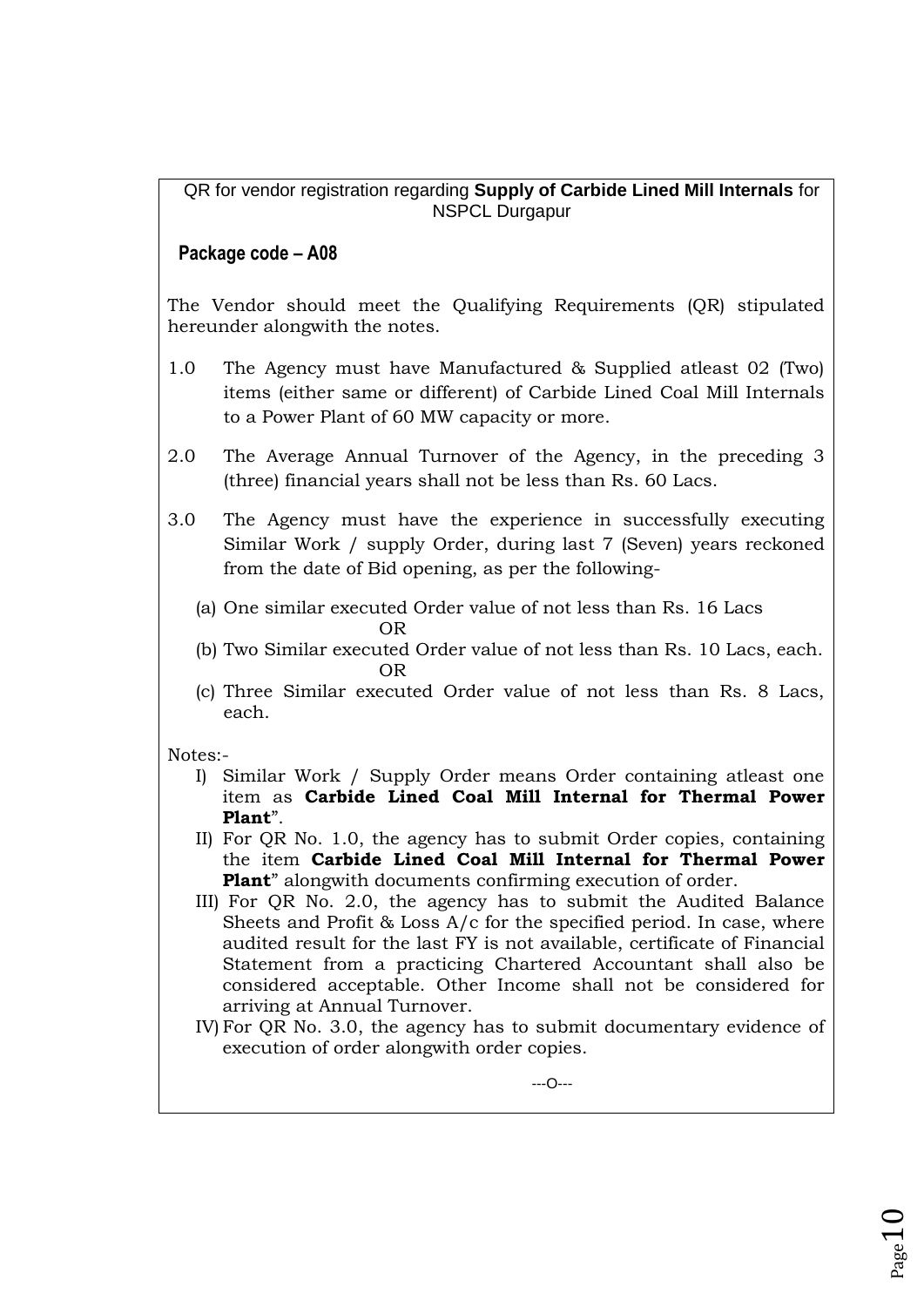## QR for vendor registration regarding **Supply of PA Fan Rotor Assemblies** for NSPCL Durgapur

# **Package Code- A09**

The Vendor should meet the Qualifying Requirements (QR) stipulated hereunder alongwith the notes.

- 1.0 The Agency must have manufactured & Supplied atleast 02 (Two) nos. Of Rotor Assemblies consisting of Impeller & Shaft for Fans of Motor capacity of 400 KW or more.
- 2.0 The Average Annual Turnover of the Agency, in the preceding 3 (three) financial years shall not be less than Rs. 75 Lacs.
- 3.0 The Agency must have the experience in successfully executing Similar Work / supply Order, during last 7 (Seven) years reckoned from the date of Bid opening, as per the following-
- (a) One similar executed Order value of not less than Rs. 20 Lacs OR
- (b) Two Similar executed Order value of not less than Rs. 12.5 Lacs, each. OR
	- (c) Three Similar executed Order value of not less than Rs. 10 Lacs, each.

- I) Similar Work / Supply Order means Order containing atleast one item as Rotor Assemblies". Rotor Assembly means Impellar & Shaft of Fan.
- II) For QR No. 1.0, the agency has to submit Order copies, containing the item named as **Rotor Assemblies**" alongwith documents confirming execution of order. The Motor rating should be mentioned in any of the following document(s) –
- (a)In the Order itself against the which the supply has been made
- (b)In Drawing against which supply was made. Co-relation between the Documents must be established.
- (c) Certified by the Purchaser/ Owner that Impeller to be used in Fans of Motor capacity of 400 KW or above, against the Order.
- III) For QR No. 2.0, the agency has to submit the Audited Balance Sheets and Profit & Loss A/c for the specified period. In case, where audited result for the last FY is not available, certificate of Financial Statement from a practicing Chartered Accountant shall also be considered acceptable. Other Income shall not be considered for arriving at Annual Turnover.
- IV) For QR No. 3.0, the agency has to submit documentary evidence of execution of order alongwith order copies.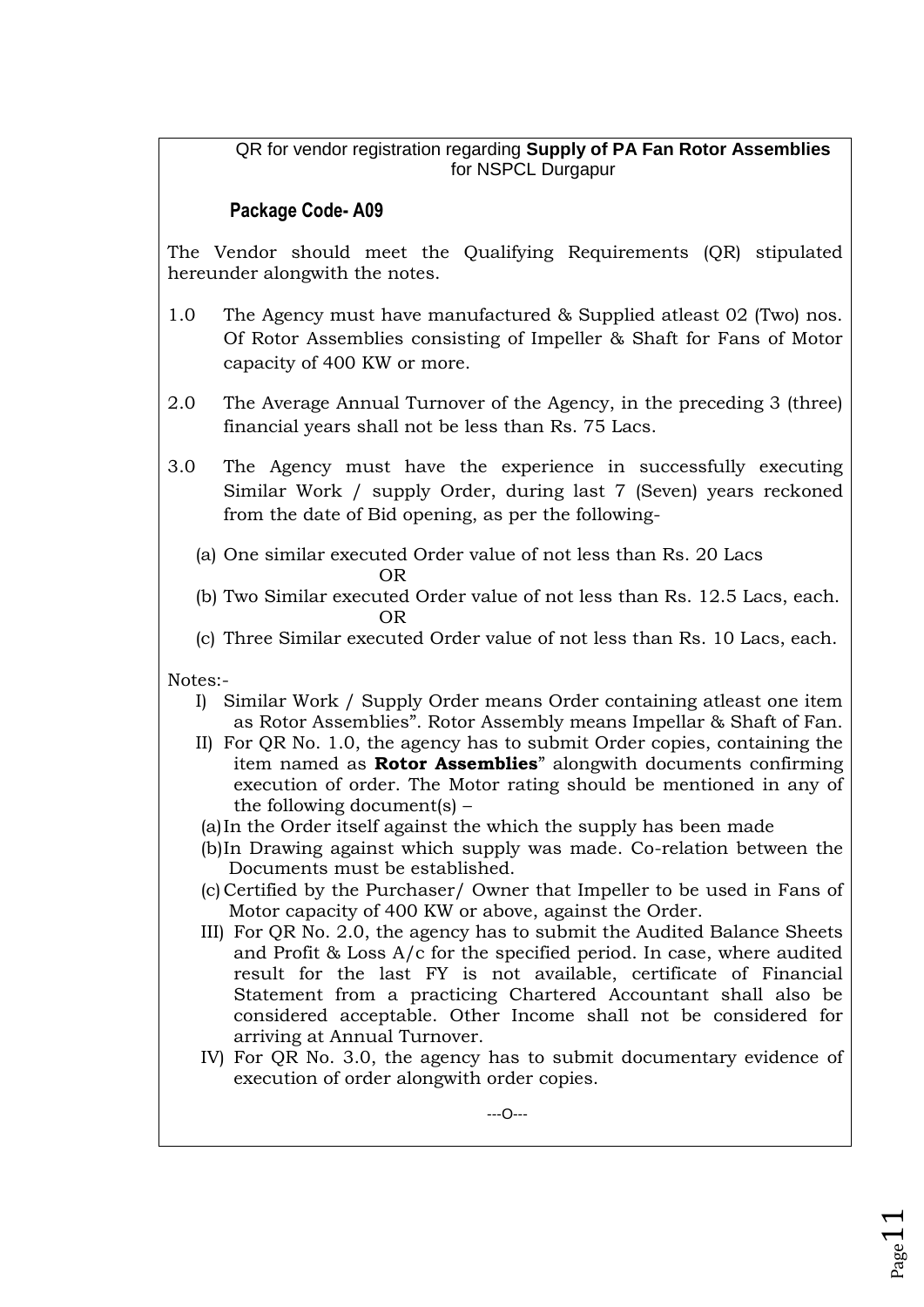QR for vendor registration regarding **Supply of P.F. Pipes** for NSPCL Durgapur

# **Package code- A10**

The Vendor should meet the Qualifying Requirements (QR) stipulated hereunder alongwith the notes.

- 1.0 The Agency must be a Manufacturer or Authorized Dealer of a Manufacturer and supplied 50 (Fifty) Mtrs. Of Cast Steel pipes of IS-2062 or higher grades of ID 350 mm and above.
- 2.0 The Average Annual Turnover of the Agency, in the preceding 3 (three) financial years shall not be less than Rs. 60 Lacs.
- 3.0 The Agency must have the experience in successfully executing Similar Work / supply Order, during last 7 (Seven) years reckoned from the date of Bid opening, as per the following-
- (a) One similar executed Order value of not less than Rs. 16 Lacs OR
- (b) Two Similar executed Order value of not less than Rs. 10 Lacs, each. OR
	- (c) Three Similar executed Order value of not less than Rs. 8 Lacs, each.

Notes:-

.

- I) Similar Work / Supply Order means Order for Pipes of IS-2062 and Diameter 350 mm & above.
- II) For QR No. 1.0, the agency has to submit Order copies, containing the item **Pipes of IS-2062 and Diameter 350 mm & above,** alongwith documents confirming execution of order. Agency to submit documents in support of Manufacturer or Authorised dealership with validity certificate.
- III) For QR No. 2.0, the agency has to submit the Audited Balance Sheets and Profit & Loss A/c for the specified period. In case, where audited result for the last FY is not available, certificate of Financial Statement from a practicing Chartered Accountant shall also be considered acceptable. Other Income shall not be considered for arriving at Annual Turnover.
- IV) For QR No. 3.0, the agency has to submit documentary evidence of execution of order alongwith order copies.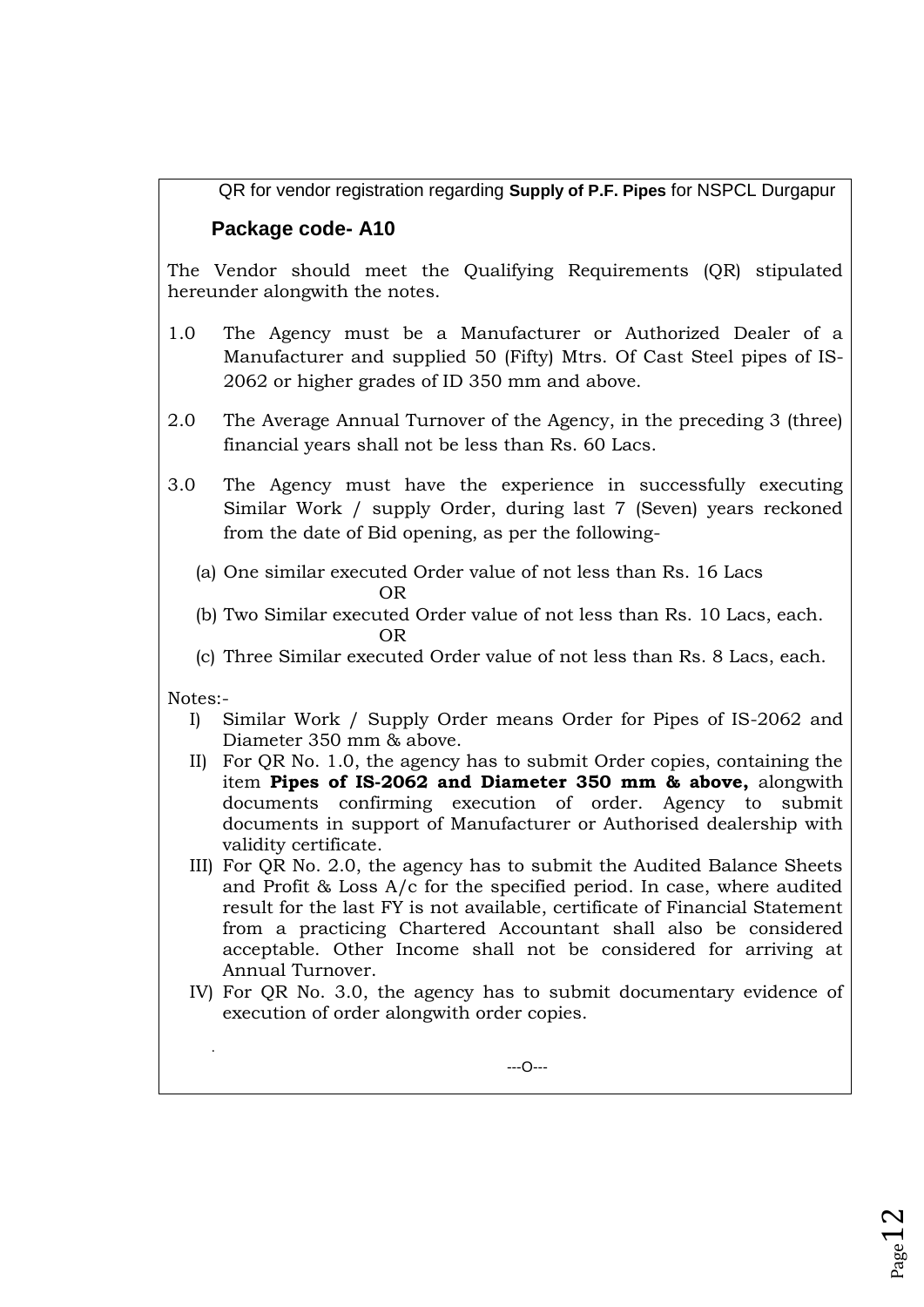## QR for vendor registration regarding **Supply of Shafts for various Fans of Boiler side** for NSPCL Durgapur

## **Package code- A11**

The Vendor should meet the Qualifying Requirements (QR) stipulated hereunder alongwith the notes.

- 1.0 The Agency must have manufactured & Supplied atleast 02 (Two) nos. Of Shafts for Fans of Motor capacity of 400 KW or more.
- 2.0 The Average Annual Turnover of the Agency, in the preceding 3 (three) financial years shall not be less than Rs. 75 Lacs.
- 3.0 The Agency must have the experience in successfully executing Similar Work / supply Order, during last 7 (Seven) years reckoned from the date of Bid opening, as per the following-
	- (a) One similar executed Order value of not less than Rs. 20 Lacs
- OR (b) Two Similar executed Order value of not less than Rs. 12.5 Lacs, each. OR
	- (c) Three Similar executed Order value of not less than Rs. 10 Lacs, each.

- I) Similar Work / Supply Order means Order containing atleast one item as "Shafts for Fans".
- II) For QR No. 1.0, the agency has to submit Order copies, containing the item named as **Shafts for Fans**" alongwith documents confirming execution of order. The Motor rating should be mentioned in any of the following document(s) –
- (a)In the Order itself against the which the supply has been made
- (b)In Drawing against which supply was made. Co-relation between the Documents must be established.
- (c) Certified by the Purchaser/ Owner that Shafts to be used in Fans of Motor capacity of 400 KW or above, against the Order.
- III) For QR No. 2.0, the agency has to submit the Audited Balance Sheets and Profit & Loss A/c for the specified period. In case, where audited result for the last FY is not available, certificate of Financial Statement from a practicing Chartered Accountant shall also be considered acceptable. Other Income shall not be considered for arriving at Annual Turnover.
- IV) For QR No. 3.0, the agency has to submit documentary evidence of execution of order alongwith order copies.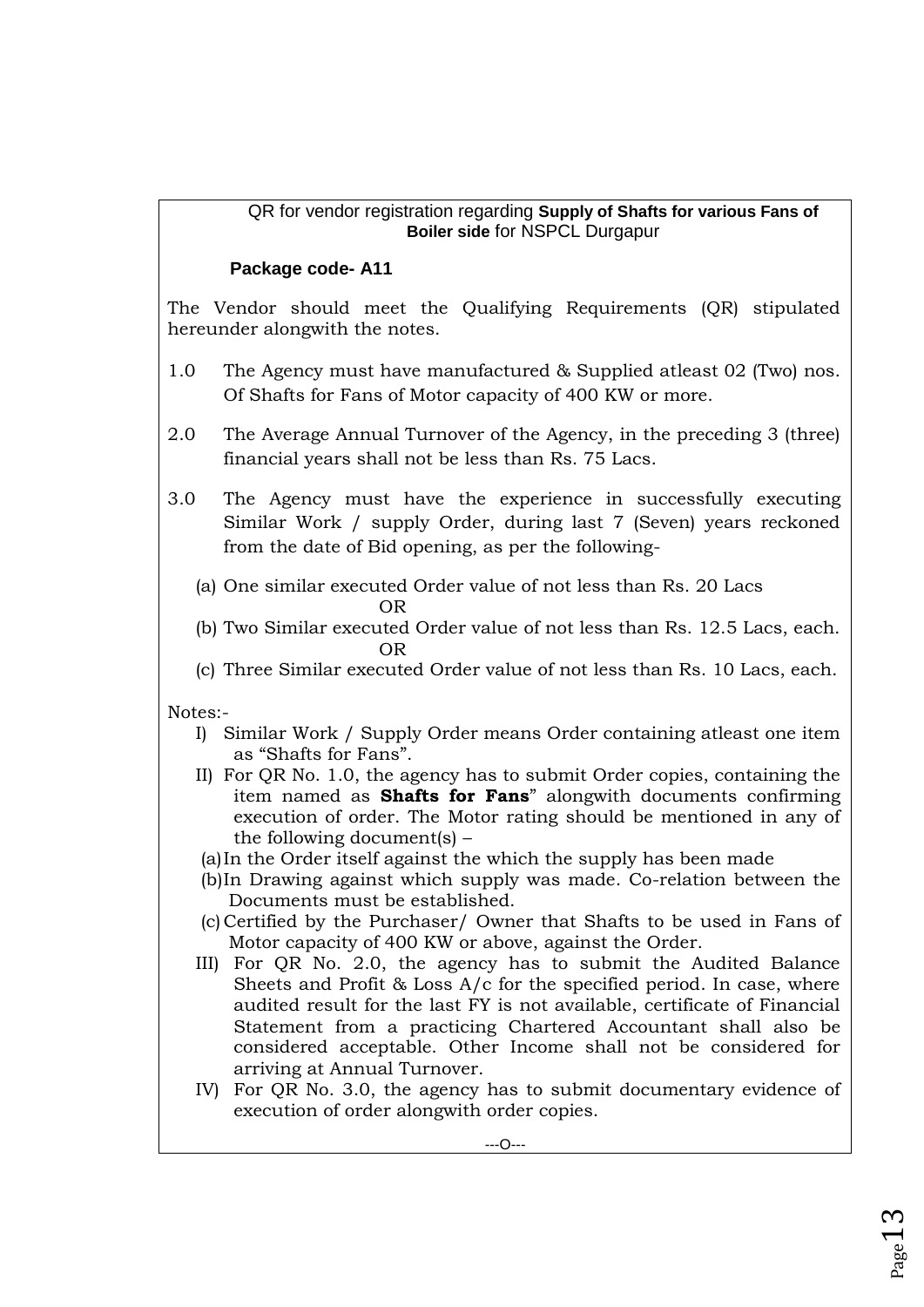## QR for vendor registration regarding **The Work of Insulation** for NSPCL Durgapur

## **Package code- B21**

The Vendor should meet the Qualifying Requirements (QR) stipulated hereunder alongwith the notes.

- 1.0 The Agency must have executed the Work of Insulation in any Thermal Power Plant of 60 MW or more capacity.
- 2.0 The Average Annual Turnover of the Agency, in the preceding 3 (three) financial years shall not be less than Rs. 15 Lacs.
- 3.0 The Agency must have the experience in successfully executing Similar Work, during last 7 (Seven) years reckoned from the date of Bid opening, as per the following-
	- (a) One similar executed Order value of not less than Rs. 12 Lacs
- OR
- (b) Two Similar executed Order value of not less than Rs. 7.5 Lacs, each. OR
	- (c) Three Similar executed Order value of not less than Rs. 6 Lacs, each.

- I) Similar Work means Work of Thermal Insulation only".
- ÏI) For QR No. 1.0, the agency has to submit Order copies, containing the Work alongwith documents confirming execution of order.
- III) For QR No. 2.0, the agency has to submit the Audited Balance Sheets and Profit & Loss A/c for the specified period. In case, where audited result for the last FY is not available, certificate of Financial Statement from a practicing Chartered Accountant shall also be considered acceptable. Other Income shall not be considered for arriving at Annual Turnover.
- IV) For QR No. 3.0, the agency has to submit documentary evidence of execution of order alongwith order copies.

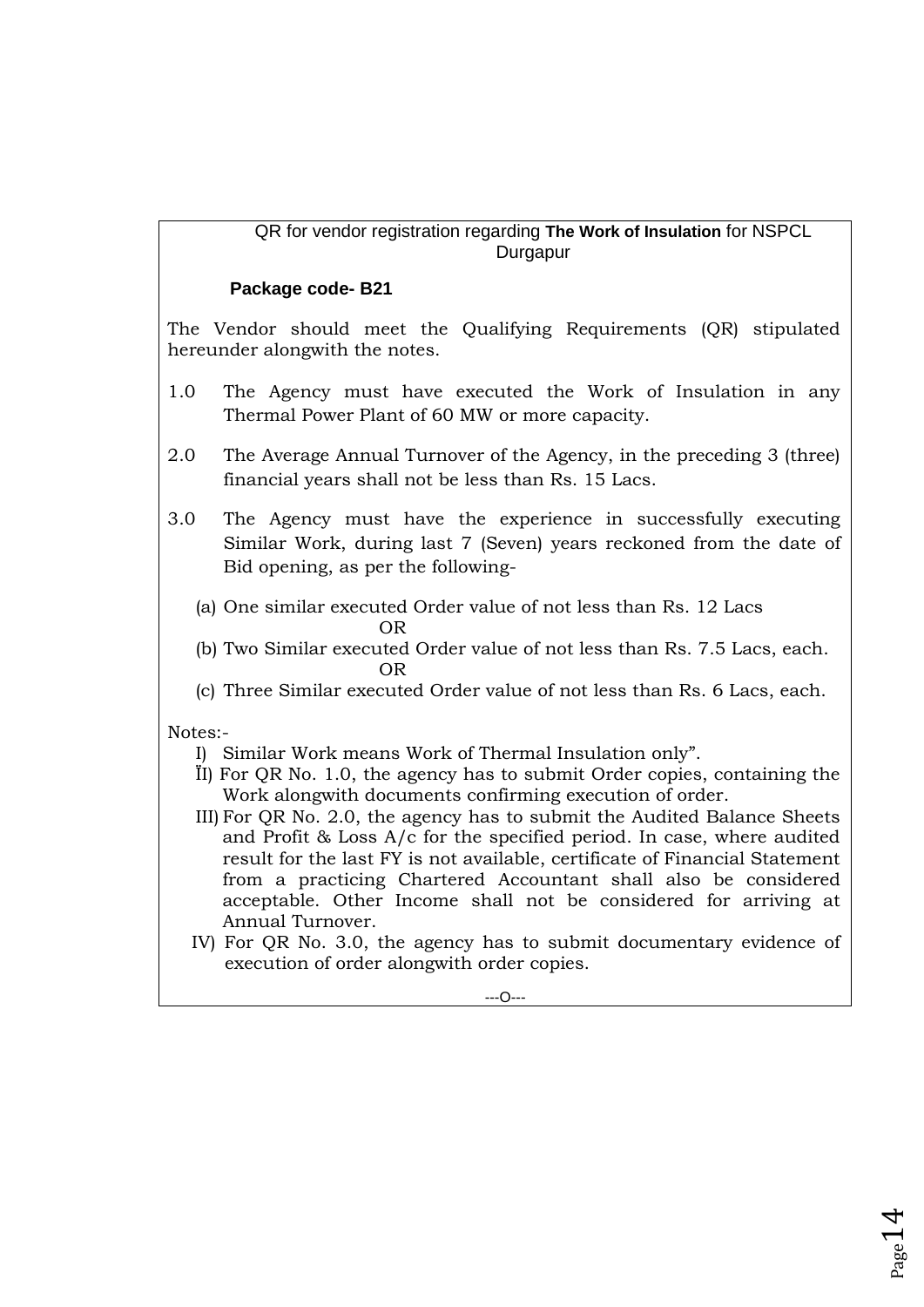## QR for vendor registration regarding The work of **Maintenance of Ash Disposal Lines** for NSPCL Durgapur

## **Package code- B22**

The Vendor should meet the Qualifying Requirements (QR) stipulated hereunder alongwith the notes.

- 1.0 The Agency must have executed Similar Work in any Thermal Power Plant of 60 MW or more capacity.
- 2.0 The Average Annual Turnover of the Agency, in the preceding 3 (three) financial years shall not be less than Rs. 12 Lacs.
- 3.0 The Agency must have the experience in successfully executing Similar Work, during last 7 (Seven) years reckoned from the date of Bid opening, as per the following-
- (a) One similar executed Order value of not less than Rs. 9.6 Lacs **OR** STREET IN THE STREET IS NOT THE STREET IN THE STREET IS NOT THE STREET IN THE STREET IS NOT THE STREET IN THE STREET IS NOT THE STREET IN THE STREET IS NOT THE STREET IN THE STREET IS NOT THE STREET IN THE STREET IS N
- (b) Two Similar executed Order value of not less than Rs. 6.0 Lacs, each. **OR** STREET IN THE STREET IS NOT THE STREET IN THE STREET IS NOT THE STREET IN THE STREET IS NOT THE STREET IN THE STREET IS NOT THE STREET IN THE STREET IS NOT THE STREET IN THE STREET IS NOT THE STREET IN THE STREET IS N
	- (c) Three Similar executed Order value of not less than Rs. 4.8 Lacs, each.

- I) Similar Work means execution of any one of the below mentioned Work
	- (a) AMC of Ash Disposal Lines of a Thermal Power Plant of 60 MW or higher capacity.
	- (b) Replacement of Ash disposal Lines of a Thermal Power Plant.
	- (c) Fabrication or Erection of Ash Disposal Lines of a thermal Power Plant
- II) For QR No. 1.0, the agency has to submit Order copies, containing the Work alongwith documents confirming execution of order.
- III) For QR No. 2.0, the agency has to submit the Audited Balance Sheets and Profit & Loss A/c for the specified period. In case, where audited result for the last FY is not available, certificate of Financial Statement from a practicing Chartered Accountant shall also be considered acceptable. Other Income shall not be considered for arriving at Annual Turnover.
- IV) For QR No. 3.0, the agency has to submit documentary evidence of execution of order alongwith order copies.